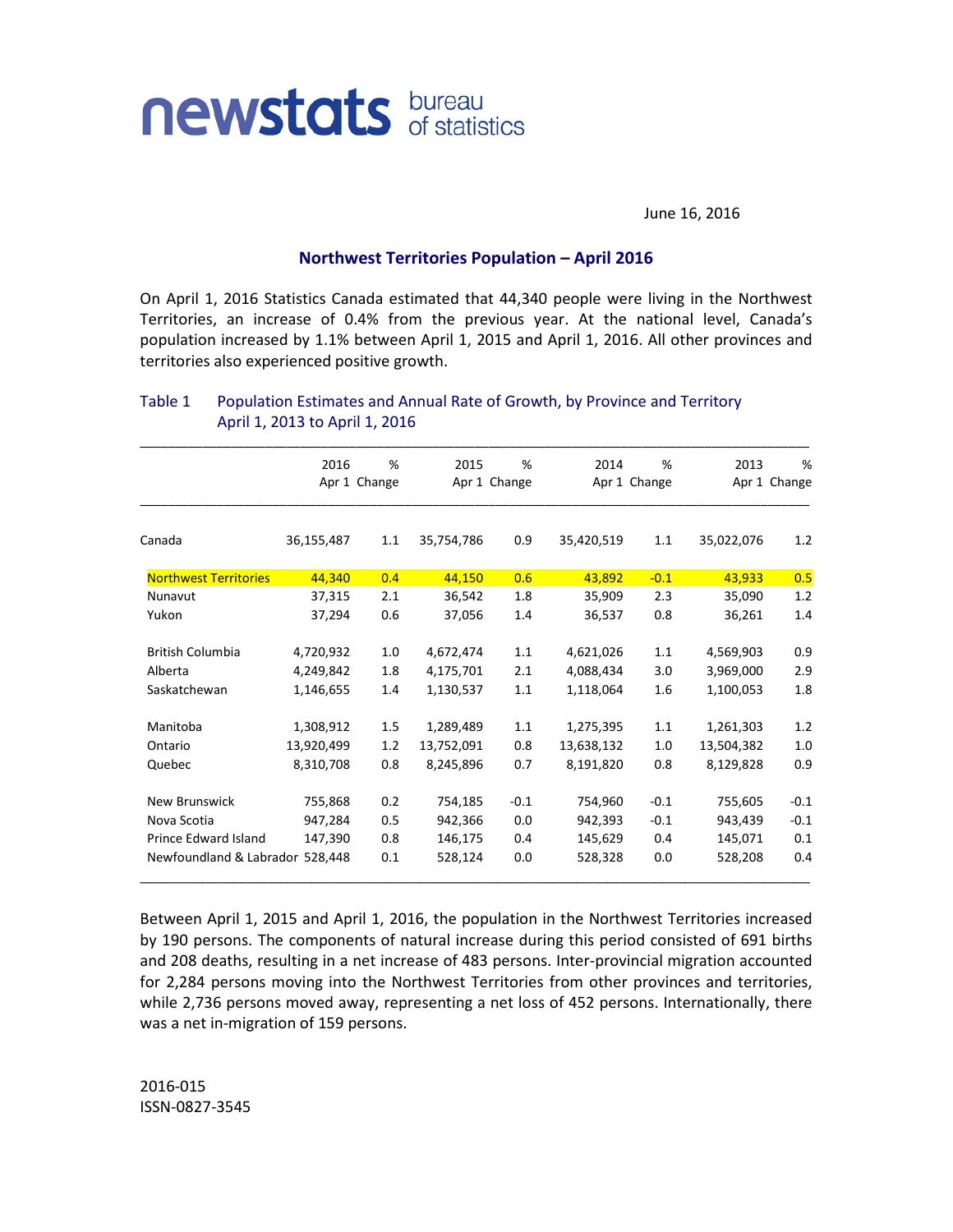The NWT population grew by 49 persons between January 1, 2016 and April 1, 2016, the third consecutive quarter of growth. The population increase was a result of a gain of 134 persons through natural increase and loss of 85 persons through migration.

Since natural increase is positive and stable over time, population changes in the Northwest Territories are mainly driven by total net migration which includes international migration (Figure 1). As such, population growth follows the same trend as total net migration, but is shifted upwards due to the positive influence of natural increase. Between April 1, 2009 and April 1, 2016 there have been only six instances where more people moved into the territory than out.

## Figure 1 Components of Population Change April 1, 2009 to April 1, 2016



The detailed components of population change for the Northwest Territories since 2009 are presented in Table 2.

For more information about these estimates or for community level population estimates and projections, please visit the NWT Bureau of Statistics website at http://www.statsnwt.ca or call (867) 767-9169.